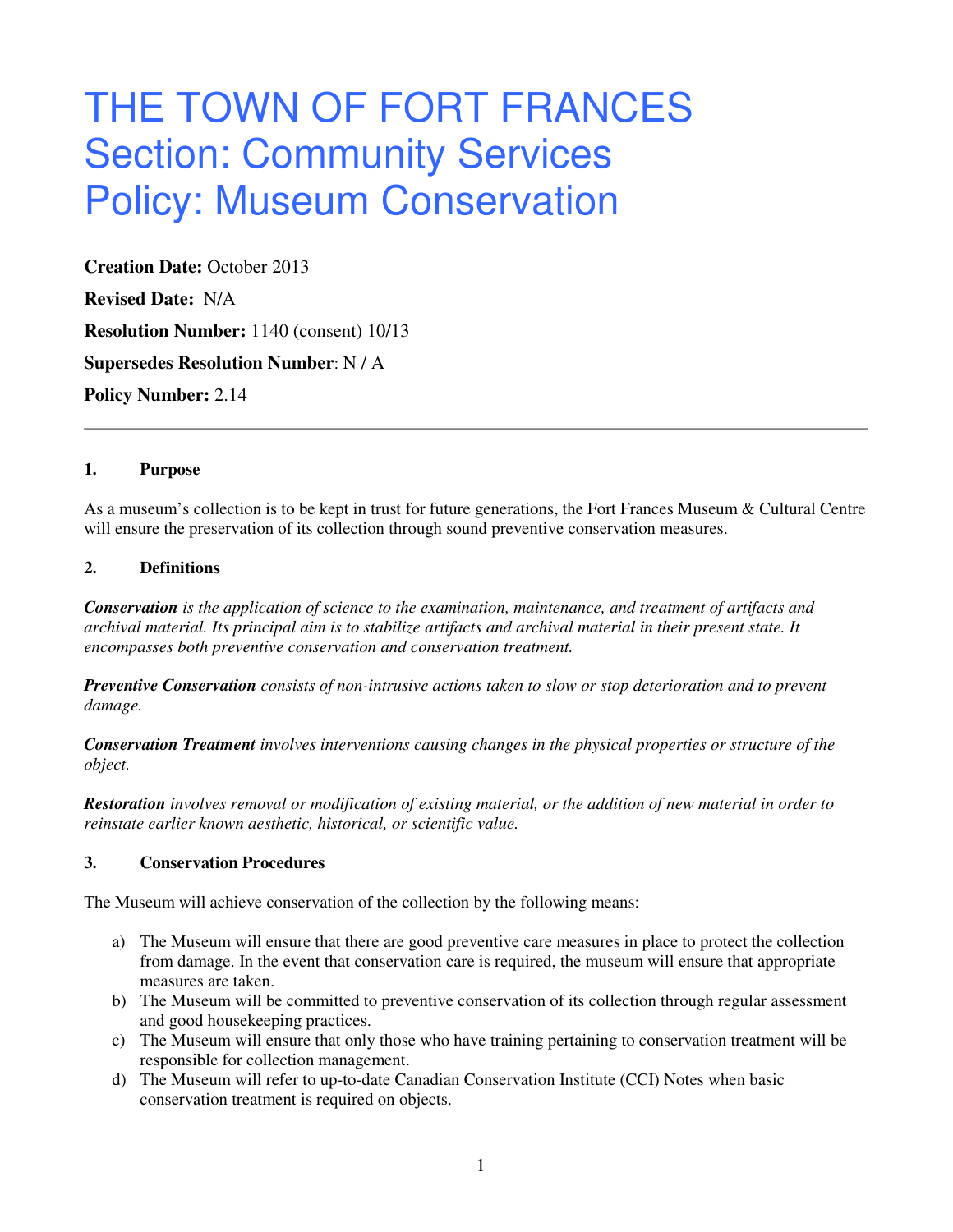- e) The museum will consult qualified experts when deemed necessary for objects that require more intensive treatment.
- f) The Museum will be committed to ethical behaviour in the care of its collection.
- g) The Museum will meet all municipal, provincial and federal legislative requirements that apply to the conservation of its collection.

The museum will be committed to protecting the collection through proper care and handling by way of the following:

- a) Ensuring that staff are trained in the safe handling of artifacts, and that instruction and practice are carried out periodically to reaffirm the training.
- b) Ensuring that any artifact that is to be exhibited or used for hands-on activities or interpretation can withstand the use.
- c) Carrying out safe packing, unpacking and transporting of artifacts, and ensuring that staff are appropriately trained in those procedures.

The museum will provide a separate space for the storage if its collection. These areas will be:

- a) Designated for collection storage areas for artifacts only.
- b) An area large enough to store the collection without crowding and will be large enough to accommodate future growth.
- c) Organized by type of object or material.
- d) Subject to a regular housekeeping schedule.
- e) Exposed to as little light as possible only when staff are in the room.
- f) Restricted to museum staff only. No visitor will have access to storage areas without knowledge and permission of museum personnel.
- g) Equipped with suitable shelving, cabinets and cupboards to provide for safe storage and support of artifacts. Poly-foam will be used where needed to prevent slippage. Mylar or aluminum foil will be used where off-gassing is possible.

The Museum will maintain the safety and preservation of the artifacts while on exhibition by:

- a) Ensuring that cases and floor spaces are large enough to exhibit the artifacts without crowding or distortion.
- b) Ensuring that any artifact that is on exhibition has adequate support that will not be harmful to the artifact.
- c) Constructing cases, artifact mounts or supports, labels and backgrounds out of material that is safe for the artifacts: i.e., adhesives, film and cardboard will be archival quality and acid-free.
- d) Ensuring that only trained staff will be allowed to clean or handle artifacts during exhibition planning, preparation or construction.
- e) Ensuring that artifacts are removed from exhibition prior to reaching recommended time limits for that item (CCI Notes).
- f) Monitoring exhibit areas for damage or loss.

The Museum will ensure the security of the collection by:

- a) Taking all necessary measures to protect the collection from water or other damage through regular inspection and maintenance of the building; i.e. including water pipes, eaves troughing, and drainage.
- b) Protecting the artifacts from theft and vandalism by restricting access to the collection while on exhibition by using cases that are locked; keeping small artifacts out of reach; restricting bags, knapsacks, etc, from the exhibit area; and by regular monitoring of the objects while on display. The museum will ensure that the security system is activated after hours and that the collection storage area is restricted for use by staff only or by the approval of the curator or designate.
- c) Following sound preventive measures to prevent the occurrence of a disaster. In the event of a disaster, museum staff will follow standard procedure to handle the emergency or disaster as laid out in the Museum's Disaster Plan. All staff will be required to be completely aware of the contents of the plan and will be trained to carry out the duties listed within the plan.